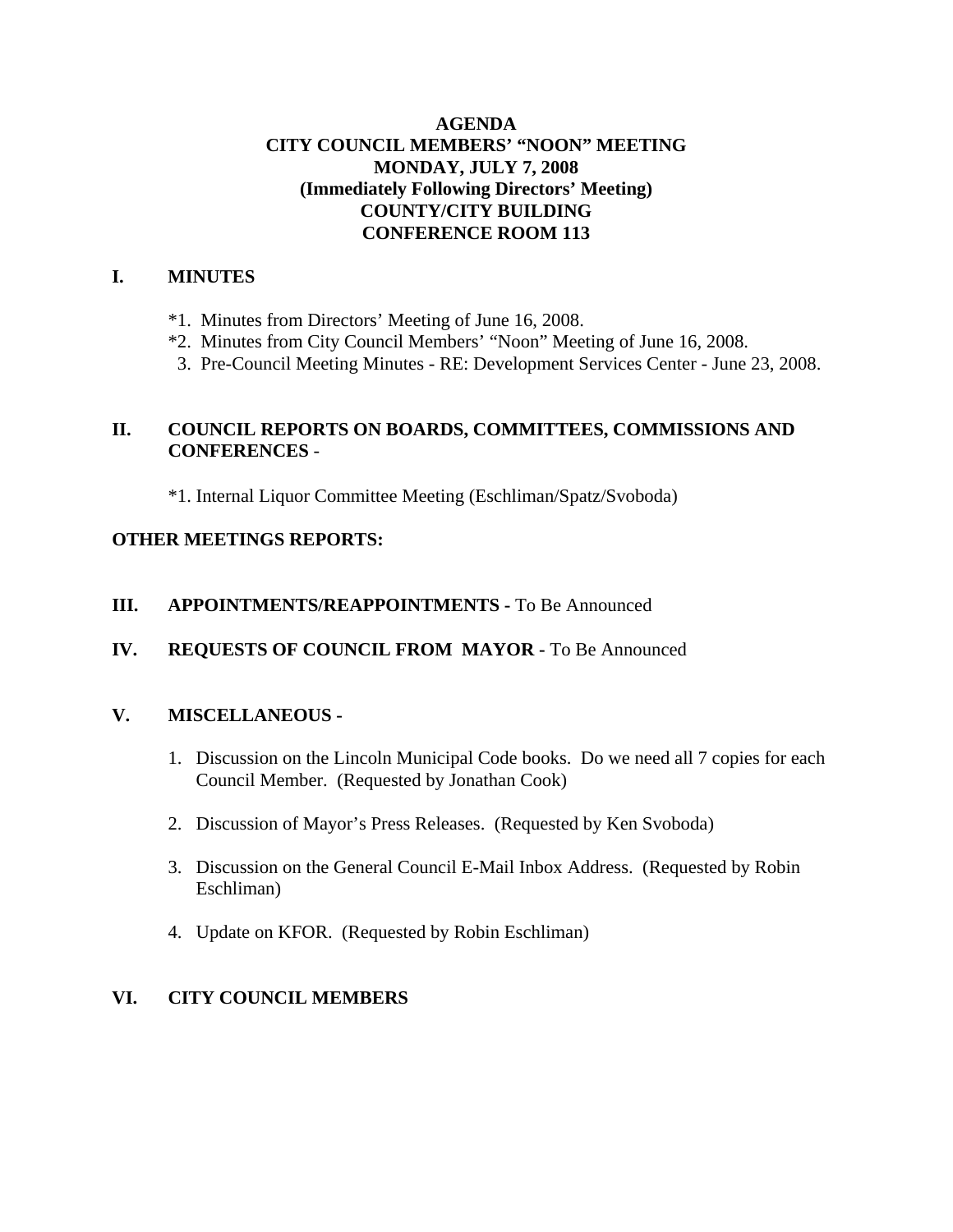#### **VII. MEETINGS/INVITATIONS**

- 1. Mayor Chris & Judy Beutler invite you to Lincoln's Ucle Sam Jam 2008 on Friday, July 4, 2008 at 8:00 p.m. at Oak Lake Park adjacent to the pier **-** 9:00 p.m., Lincoln's Symphony Orchestra concert - 10:00 p.m., Fireworks - (See Invitation)
- 2. Public Information Open House-Roadway and Water Main Projects Pre-Construction Open House-Pine Lake Road-84th to  $98<sup>th</sup>$  Streets &  $98<sup>th</sup>$  Street -Old Cheney to Yankee Hill on Thursday, July 10, 2008 from 5:00 p.m. to 7:00 p.m. at Lincoln Christian School, 5801 South 84th Street (SW corner of  $84<sup>th</sup>$  & Old Cheney) - Elementary Activity Room - (See Invitation)
- 3. The 10<sup>th</sup> Annual Better Business Bureau Integrity Award Luncheon on Wednesday, September 3, 2008 at the Cornhusker Hotel from 11:30 a.m. to 1:00 p.m. - RSVP to Sharon Brodhagen at 476-8822 or by email - (See Invitation)
- 4. Updowntowners, Inc. July Membership Luncheon on Wednesday, July 16, 2008 from 11:45 a.m. to 1:00 p.m. at the Lincoln Community Foundation Gardens, 1415 "N" Street - Cost: Members \$12; Guests \$15 - RSVP by July  $11<sup>th</sup>$  to 434-6902 or by email - (See Invitation)

#### **VIII. ADJOURNMENT**

### **\*HELD OVER FROM JUNE 23, 2008. \*\*HELD OVER FROM JUNE 30, 2008.**

ca070708/tjg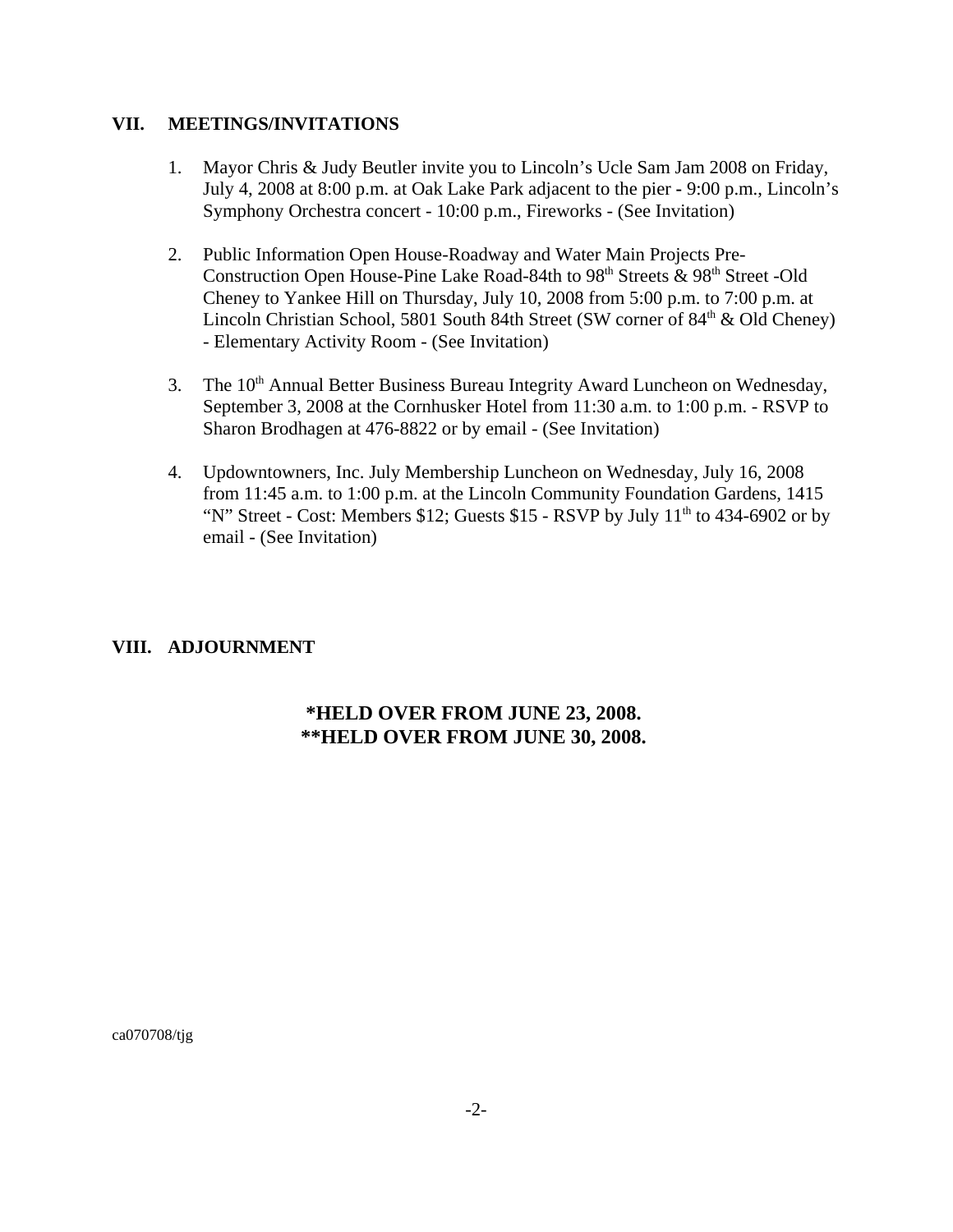### **CITY COUNCIL MEMBERS' "NOON" MEETING MONDAY, JULY 7, 2008 COUNTY/CITY BUILDING ROOM 113**

| <b>Present:</b>        | Robin Eschliman, Chair        |
|------------------------|-------------------------------|
|                        | Doug Emery, Vice Chair        |
|                        | Jon Camp                      |
|                        | Jonathan Cook (11:34 a.m.)    |
|                        | John Spatz                    |
|                        | Ken Svoboda (11:36 a.m.)      |
|                        | Dan Marvin                    |
| <b>Others Present:</b> | Rick Hoppe. Aide to the Mayor |

**Others Present:** Rick Hoppe, Aide to the Mayor Denise Pearce, Aide to the Mayor Trish Owen, Aide to the Mayor

Chair Eschliman opened the meeting at 11:32 a.m. Location of the Nebraska Open Meeting Act announced.

#### **I. MINUTES**

- \*1. Minutes from Directors' Meeting of June 16, 2008.
- \*2. Minutes from City Council Members' "Noon" Meeting of June 16, 2008.

3. Pre-Council Meeting Minutes - RE: Development Services Center - June 23, 2008.

Chair Eschliman called for approval of the above minutes. With no corrections the Council approved the minutes by acclamation.

# **II. COUNCIL REPORTS ON BOARDS, COMMITTEES, COMMISSIONS AND CONFERENCES**

### **\*1**. **Internal Liquor Committee Meeting Eschliman/Spatz/Svoboda**

Spatz stated information was given on problem spots, and on admittances to detox. One trend seen is people going into detox who purchased their last drink at a grocery or convenience store.

Marvin asked for update on Responsible Hospitality training. Spatz replied there has been great success and only one restaurant has not complied at this time. Eschliman asked if too soon to determine results, possibly seeing a decrease in violations because of Responsible Hospitality Council training? Spatz thought too soon but results in do show good compliance.

### **OTHER MEETINGS REPORTS:**

### **III. APPOINTMENTS/REAPPOINTMENTS**

Pearce stated there were no new appointments. Information Services will soon install a link which will include all boards and commissions, people serving, and term expiration dates. Also, continuing with data base update which will be completed shortly.

### **IV. REQUESTS OF COUNCIL FROM MAYOR**

Hoppe expressed regrets to Council on remarks in the Lincoln Journal Star. He doesn't want to jeopardize the good working relationship with Council. He stated the CIC budget hearing schedule poses problems. The department head is concerned she will not be available. Two options to reschedule. Time agreed upon being the end of the Noon Meeting next Monday, July 14<sup>th</sup>.

### **V. MISCELLANEOUS**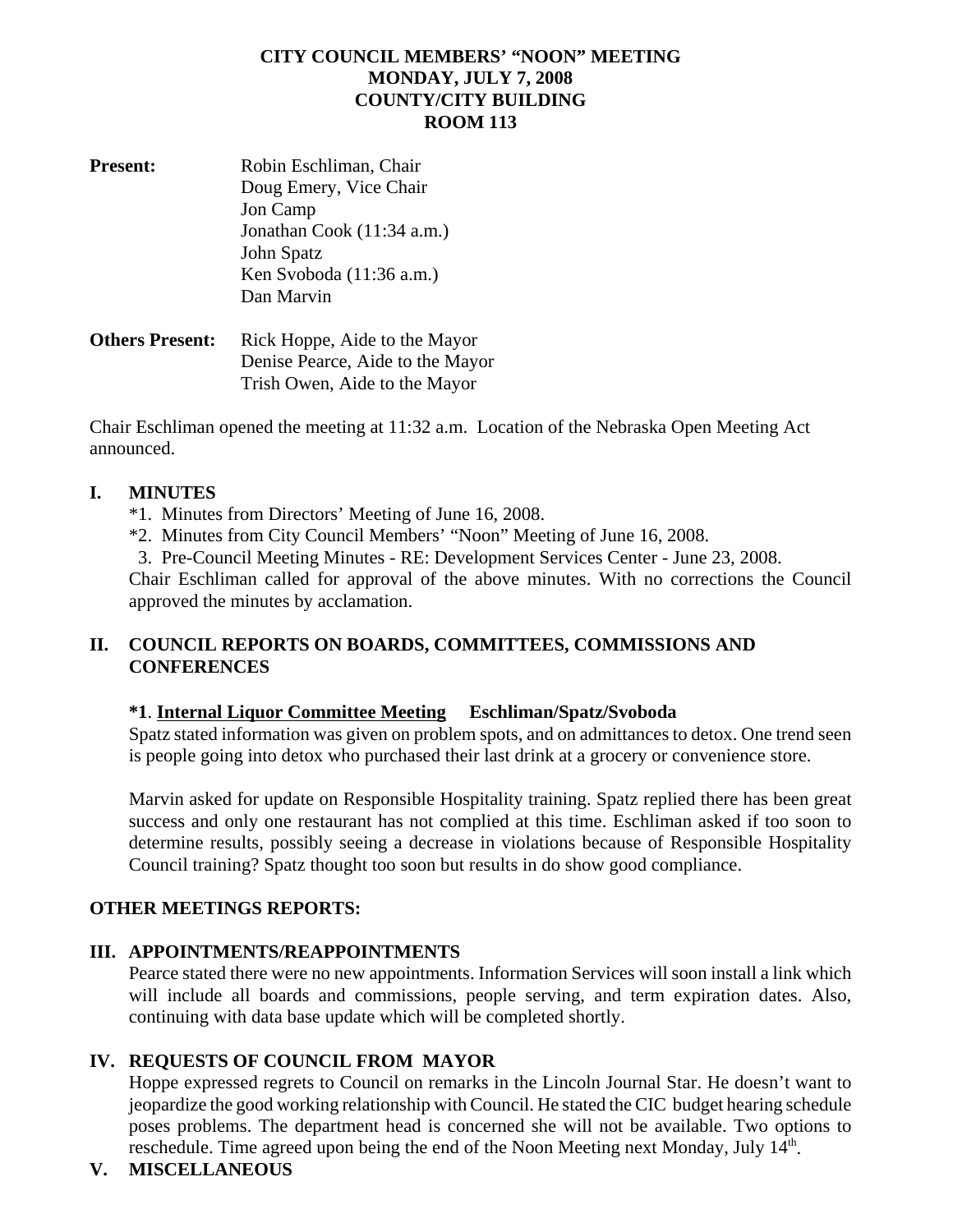# **1**. **Discussion on the Lincoln Municipal Code Books Requested by Jonathan Cook**

Cook requested discussion as Council receives seven Code Book updates. He doesn't use the paper code as the one on line is current. If a reference copy is needed have a copy for the office. Marvin thought they had previously discussed with Council stating they go on line for information, and to inform the Law Department only one copy necessary.

## **2. Discussion of Mayor's Press Releases Requested by Ken Svoboda**

Svoboda stated numerous press releases seem to go to media before Council. Notable was when four Council Members met with the Mayor and heard of an economic stimulus package but a press release had gone out with media and participants notified. Council could have received, or told it was to be proposed. When our office receives a news advisory Grammer forwards. If a press release determines to put in the packet, or forward. Want to understand the flow of releases to Council Members and protocol.

Camp added it feels like the eleventh hour syndrome. The Mayor told us about the \$600,000 and it would pay down the storm water bonds. Discussion on having constituents and organizations know information before Council is informed.

Hoppe stated how he believes the Mayor's office does a reasonable job contacting Council, and that the Mayor wants input from the public but not eliminating the Council. Also, thought Council was aware of money which the Mayor will pursue to pay down the storm water bonds.

Camp learned the storm water bonds are not paid down and understood the \$600,000 is being put into the General Obligations Fund for use next year. Hoppe replied perhaps the Mayor mis-spoke, and if a communications error can work out. Council did not send a message to use for the Haymarket, and didn't say use for a stimulus package. Not teamwork but a backwards approach.

Hoppe thought example a little out of context. There is a concern with feeling we can't talk to constituent groups without getting Council approval. Discussion continued on communication and delivery of releases.

Svoboda asked for this topic to be put on the agenda to discuss protocol. He asked if a way a press release could be emailed to Council immediately, at the same time, or in advance, in order to have before the media calls? To give Council Members a heads up. Your protocol on how to do. Hoppe stated a press conference release usually handed out at that time, not in advance. The advisory says we plan to hold the press conference. If asking if we get to you in a more timely fashion we will endeavor to do.

Svoboda said with public records laws, could a confidential note be sent to Council as to what may be discussed? Want a mechanism. The fear would be the Mayor and Chamber representatives meet and specifically say, we haven't involved the Council yet so please keep quiet. We're the elected body but the Chamber knows first. Hoppe replied we need to work on this so Council feels better informed. But difficult for the Mayor to give up prerogatives with all the constituent groups.

Camp asked on the \$600,000, why not be direct? Think maybe we need another meeting with the Mayor. Emery commented a newspaper article stated Camp was tired of eleventh hour meetings and the Mayor probably read it. Don't believe we need another meeting.

**3. Discussion on General Council E-Mail Address Requested by Robin Eschliman** Eschliman stated Council does receive emails individually, not general email. Wonder if forwarded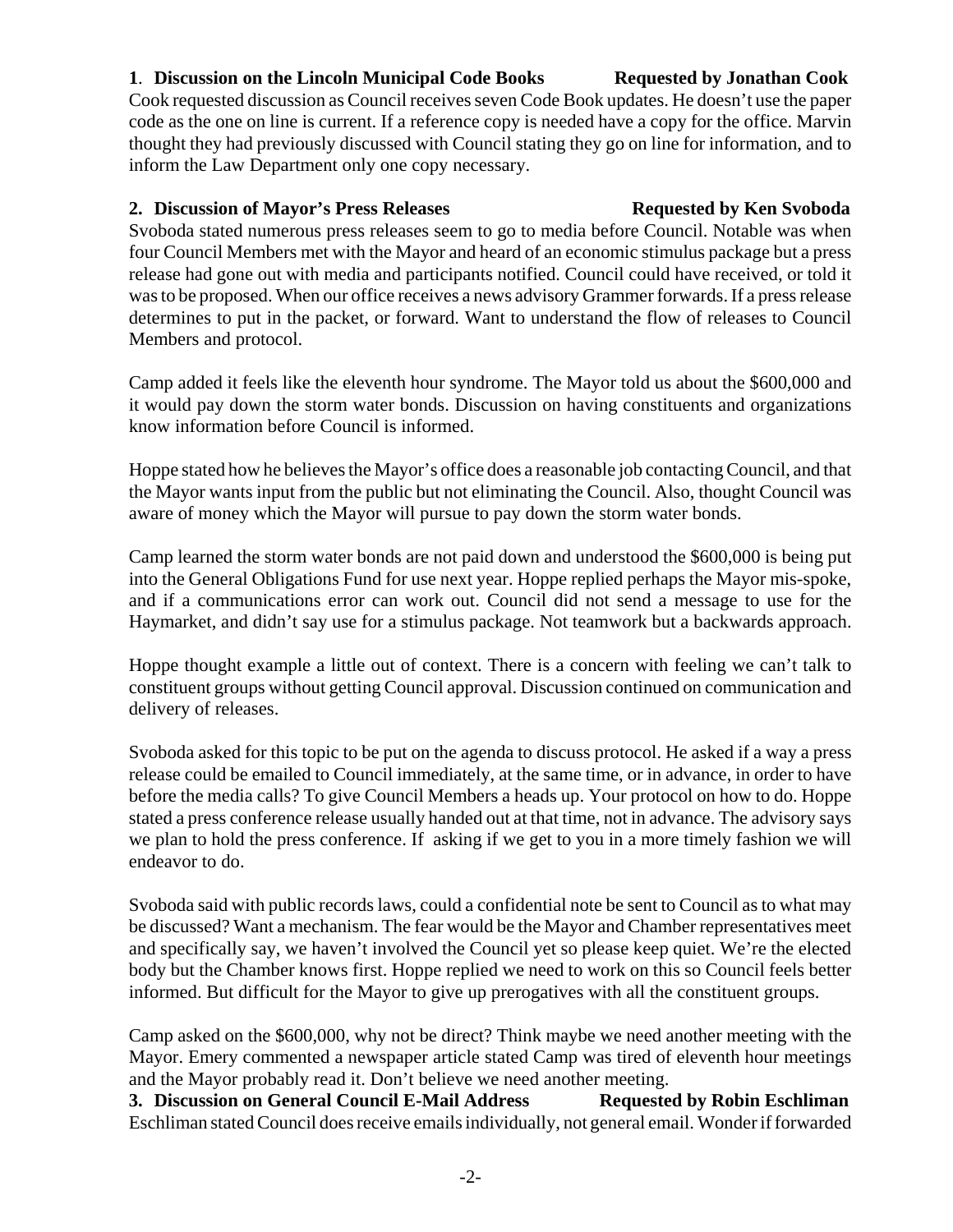to the proper City person, or not? We can eliminate doubt if we eliminate the general council email. If contacted through a general inbox, think responses will be sent.

Cook said there are two ways, council@lincoln.ne.gov and on the web page they write comments stating who to go to. Eschliman stated on council@lincoln.ne.gov Council doesn't receive until Monday and then photocopies. Marvin thought those go directly into the Directors Packet, and believe people send in comments, not action items. Camp commented with the Council address IS can set up to automatically go to all Council Members.

Spatz stated if feedback wanted they have a link. Camp said need to make sure it's public record. Cook added there's two ways to record. More public is Grammer putting on the Directors Agenda. The other, into a City email address, through a City server, and gets backed up. On file but not easily accessible. Judge Hendry said the first is good and the second would look at. Cook said if Council@lincoln.ne.gov changes could forward to all but also go in the Directors packet for public record. The addendum is not printed and Grammer could leave off emails if forwarded to us.

Part of Eschliman's concern is a chance correspondence won't be seen. But if everyone agrees will keep the same. Camp said the flip side is duplicate email. Cook added Grammer sometimes sends duplicates, but don't know if there would be a better way to handle.

#### **4. Update on KFOR Requested by Robin Eschliman**

Eschliman stated KFOR wants short interviews, and a little more informal than the previous person indicated. Camp commented 10 minutes. Eschliman added it could be done on a cell phone and no need to drive to their location. Members asked for an updated date list.

### **VI. CITY COUNCIL MEMBERS**

Marvin Stated next week Item #41, on today's agenda, will come as a resolution, next week. Want information and believes the resolution would ask the audit board to go through the various cash balances and determine whether the cash balance is sufficient to provide for, greater or less than, and to produce a report, explaining where the cash balances are. So some issues we could possibly pro-actively pursue. First, the Council should be aware of the cash balances and whether they're meeting the levels appropriate. Secondly, there's an interest in the public. If asking the public to consider proposed property tax increases, etc., we should determine all saving account balances making sure we're not saving and asking for property tax increases at the same time. A public perception issue we can address at the same time. He stated he also doesn't like the term, one-time money, because we ask our departments to be frugal and not spend, with the money accumulating, we declare it as one time money. But accumulated through many departments. Eschliman stated everyone has to remember it is the people's money.

| Spatz     | No comments |
|-----------|-------------|
| Cook      | No comments |
| Camp      | No comments |
| Svoboda   | No comments |
| Emery     | No comments |
| Eschliman | No comments |
|           |             |

**VII. MEETINGS/INVITATIONS** See invitation list.